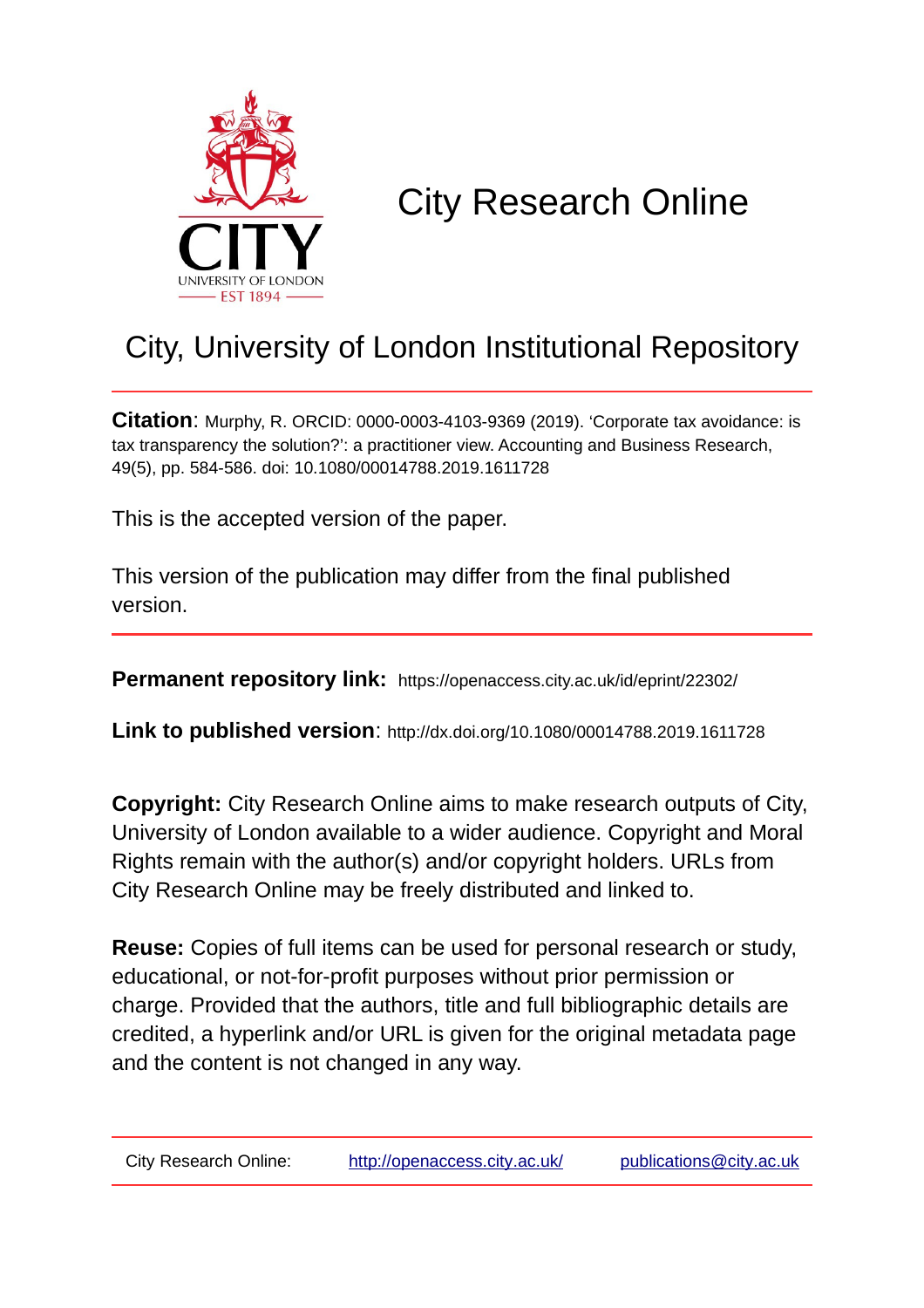Richard Murphy (2019) 'Corporate tax avoidance: is tax transparency the solution?': a practitioner view, Accounting and Business Research, 49:5, 584- 586, DOI: [10.1080/00014788.2019.1611728](https://doi.org/10.1080/00014788.2019.1611728)

I would like to thank Oats and Tuck [\(2019](https://www.tandfonline.com/eprint/pCeknZETSdgacWDq9dMc/full?target=10.1080/00014788.2019.1611728) Oats, L. and Tuck, P., 2019. Tax avoidance: is tax transparency the solution? *Accounting and Business Research*, 49 (5), 565–583[.\[Taylor &](https://www.tandfonline.com/doi/10.1080/00014788.2019.1611726)  [Francis Online\],](https://www.tandfonline.com/doi/10.1080/00014788.2019.1611726) , [\[Google Scholar\]\)](http://scholar.google.com/scholar_lookup?hl=en&publication_year=2019&pages=565-583&issue=5&author=L.+Oats&author=P.+Tuck&title=Tax+avoidance%3A+is+tax+transparency+the+solution%3F) for their comments on country-by-country reporting. I have a close relationship with this as I wrote the first ever version of it in the form in which it has become commonly known in 2003 (Murphy, [2003](https://www.tandfonline.com/eprint/pCeknZETSdgacWDq9dMc/full?target=10.1080/00014788.2019.1611728) Murphy, R., 2003. A Proposed International Accounting Standard: Reporting Turnover and Tax by Location, Proposal prepared on behalf of the Association for Accountancy and Business Affairs. Available from[:http://visar.csustan.edu/aaba/ProposedAccstd.pdf\[](http://visar.csustan.edu/aaba/ProposedAccstd.pdf)Accessed 14 December 2018]. [\[Google Scholar\]\)](http://scholar.google.com/scholar?hl=en&q=Murphy%2C+R.%2C+2003.+A+Proposed+International+Accounting+Standard%3A+Reporting+Turnover+and+Tax+by+Location%2C+Proposal+prepared+on+behalf+of+the+Association+for+Accountancy+and+Business+Affairs.+Available+from%3A+http%3A%2F%2Fvisar.csustan.edu%2Faaba%2FProposedAccstd.pdf+%5BAccessed+14+December+2018%5D.). I believe that country-by-country reporting does and will work to reduce financial scandals. I also think people can and will understand it. After all, the data it provides is a simplified income statement for each country in which a multinational corporation operates, plus limited cash flow and balance sheet data. It is much easier to understand than the data we customarily present as accountants.

But this said, I think the issue of tackling financial scandals will involve more than countryby-country reporting, however dedicated I am to it. I am at my core an optimist; as a result it is my belief that we can change the world for the better. Financial scandals have always rocked our world. There is no point pretending otherwise. Some who have had the opportunity to cheat have always succumbed to temptation. I am not optimistic enough to think that this will change. But in that case what has to happen is that the opportunities to cheat have to be reduced.

As an accountant I have spent my life doing two things. One is reporting. The other is creating environments where risk might be mitigated. Financial scandals arise because of a failure in a risk mitigation environment. As accountants we spend a great deal of time thinking about internal controls. We divide duties. We create checks and balances. We undertake audits, both internal and external. And throughout it all we mostly sweat the small stuff. I can almost guarantee that in most UK businesses more effort is put into preventing petty fraud than into appraising the risk of gross corporate failure as a result of a financial scandal. If I am right, we have got our priorities wrong.

My observation of this profession suggests that I am right. We as a profession, and the ICAEW as a professional body, have a sorry tale to tell when it comes to ensuring that the necessary controls are in place to defeat financial scandals. We let our members and the firms that they work for operate in tax havens when the almost sole purpose of these places is the creation of opacity. Opacity is the enemy of effective control environments, always, and without exception. No one can control what cannot be seen, and that which is unknown. But let's not pretend that this profession has only turned a blind eye to opacity in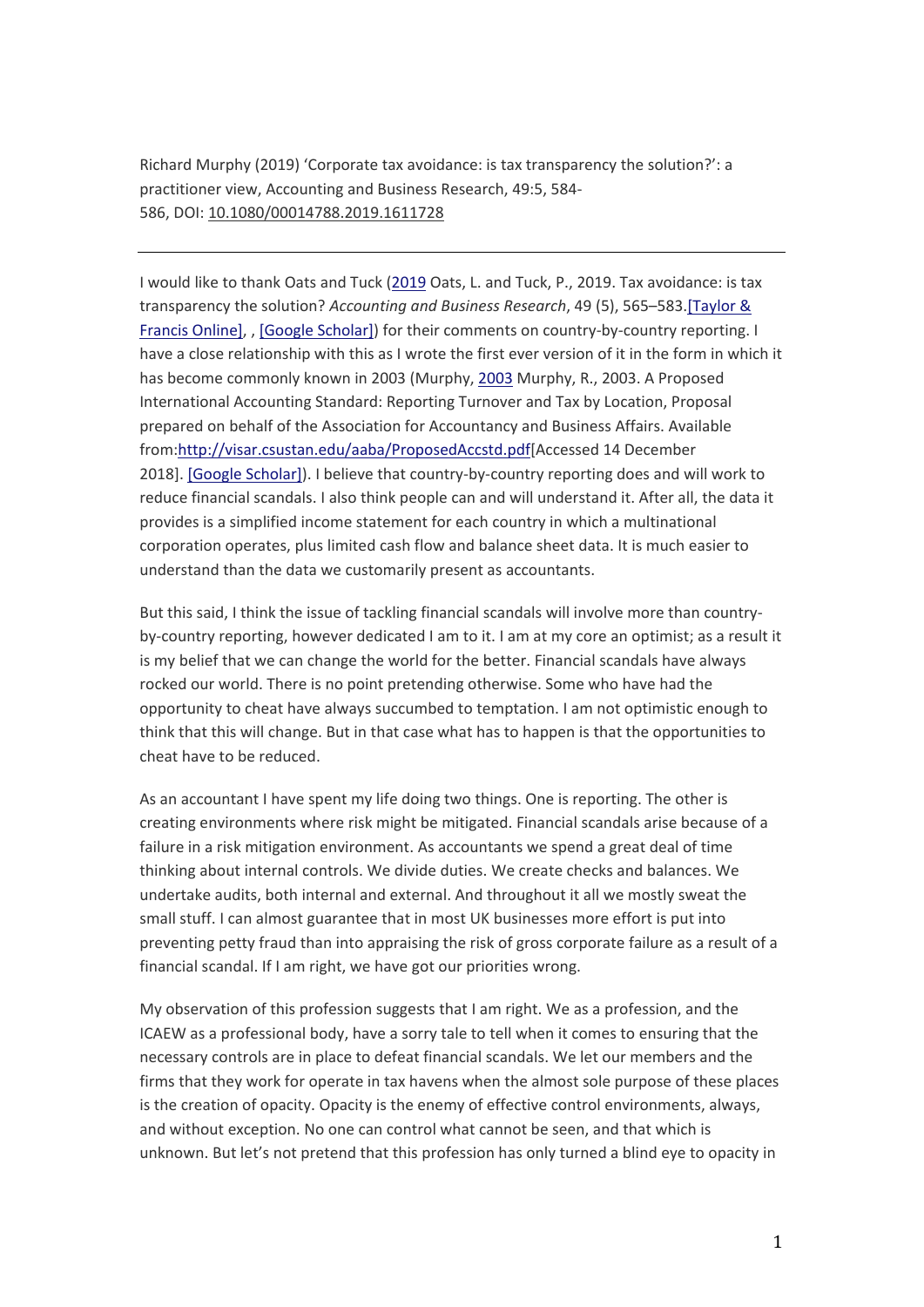tax havens. It does so all too often. So often, in fact, that it is fair to say that the failing is systemic.

This profession has supported the continual reduction in audit requirements over the last two decades. And the matching reduction in compulsory public filing by most limited liability entities so that well over 90% of all companies in the UK now file accounts on public record that are next to meaningless. As a result the essential control environment that public scrutiny – including by staff, suppliers and customers who would have reason to suspect that accounts are wrong – has been lost throughout most of corporate Britain. And the situation is not much better in our larger companies.

Auditing has been reduced to a box ticking farce by the IAASB Standards that have destroyed the concept of a true and fair view that I was trained in, whilst International Financial Reporting Standards fail to provide many users of accounts – from all who those trade with an entity, to regulators, to tax authorities and civil society – with much of the data they need to appraise the risks that they face when engaging with our largest companies. This is not the way to create a control environment. This is the way to create the environment in which financial scandals can be created.

There is a way to tackle these deficiencies in the creation of which the accounting profession has played far too large a part. That way is for the ICAEW and the profession as a whole to stand back and remember what we are for. As accountants we exist to report what is happening. Openly, honestly and, quite literally, accountably. And I would remind everyone that all of accountancy's professional bodies are tasked with ensuring that this happens in the public interest. They are not in existence as a trade lobby, although you would never know from the way that they behave.

As an accountant I am ashamed that my profession has forgotten these things, and that it has seemingly made the creation of opacity and not accountability its primary task. But we could change that. We could put accountability at the heart of accountancy again. And so we could say that we are proud of our work and the contribution that it makes to strong and ethical reporting environments in which financial scandal, whether on tax or anything else, is harder to create. We could demand that the full accounts of all companies be on public record. We could demand, as a profession, that tax havens end their opacity.

We could also rewrite accounting standards from scratch to serve the interests of all the public and not just a tiny few from a very small proportion of society – remembering that this profession only exists according to the Royal Charter that this Institute holds – to serve the public interest as a whole, which we have forgotten for more years than I care to remember. And we could remember that we – the accountancy profession – and the ICAEW of which I have been a member for more than 35 years – are not observers and commenters on scandal, but that we, as a whole, are part of the control environment that is actively meant to stop it.

My message as an accounting practitioner is that the ICAEW has failed to appreciate this fact, and that it has failed its members as a result as much as it has failed the public as a